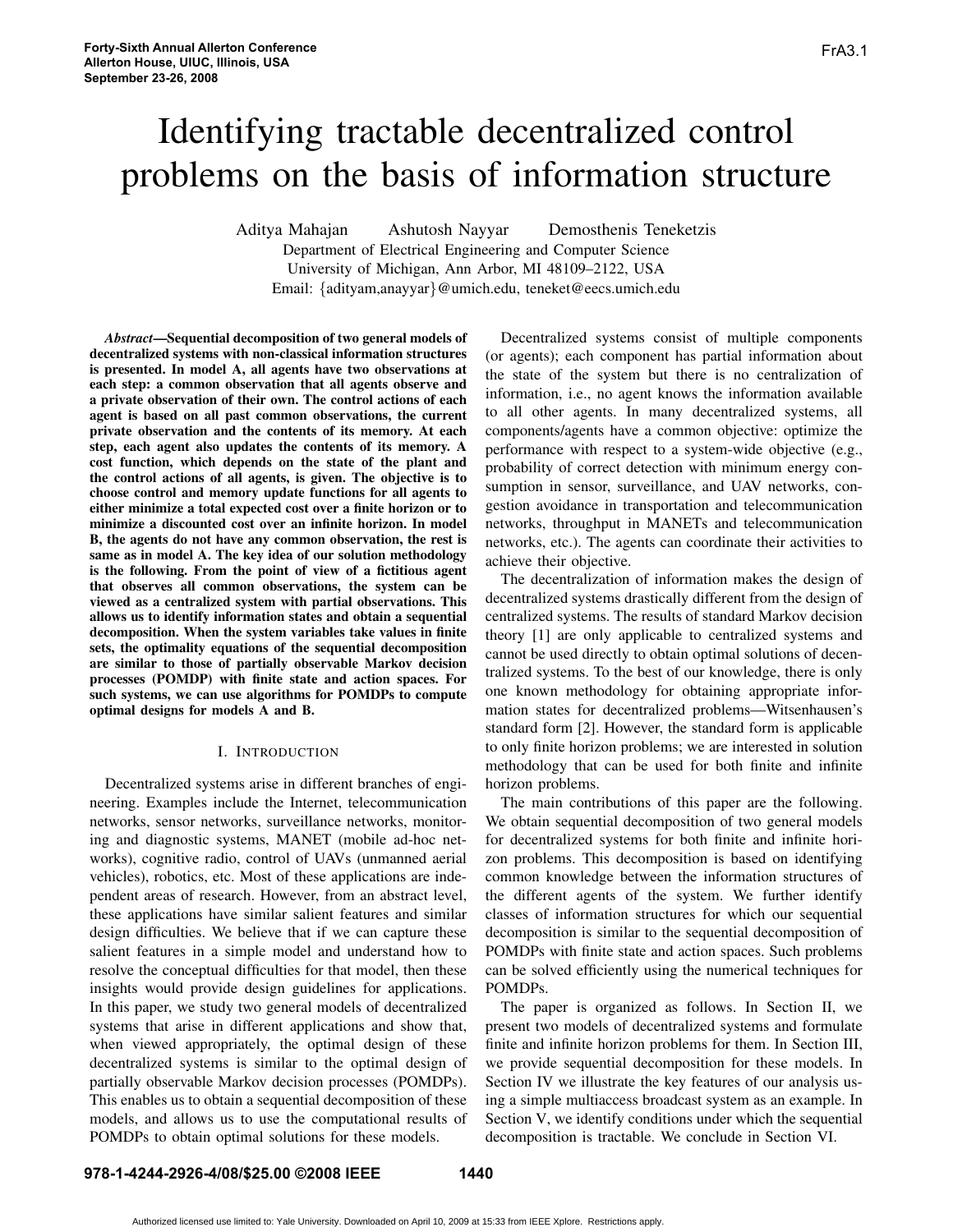#### II. PROBLEM FORMULATION

In this section we consider two models of decentralized systems and formulate the problem of optimal design of thse models for finite and infinite horizon.

# *A. Model A*

Consider a discrete time systems that consists of a plant and *n* agents/controllers. Let  $X_t \in \mathcal{X}$  denote the state of the plant at time t, and  $U_t^k$  denote the control action of agent k,  $k = 1, \ldots, n$ , at time t. The system evolves as follows

$$
X_{t+1} = f_t(X_t, U_t^1, \dots, U_t^n, W_t), \tag{1}
$$

where  $f_t(\cdot)$  is the *plant function* and  $W_t \in \mathcal{W}$  denotes the process noise.

All agents receive a common message and a private message. The common message  $Y_t$  takes values in  $Y$  and is generated according to:

$$
Y_t = c_t(X_t, U_{t-1}^1, U_{t-1}^2, \dots, U_{t-1}^n, Q_t), \tag{2}
$$

where  $c_t(\cdot)$  is the *observation channel* and  $Q_t$  denotes the observation noise.

The private message to agent k, which is denoted by  $Z_t^k$ and takes values in  $\mathcal{Z}^k$ , is generated according to:

$$
Z_t^1 = h_t^1(X_t, N_t^1),
$$
\n(3a)

$$
Z_t^2 = h_t^2(X_t, U_t^1, N_t^2)
$$
  
... = ... (3b)

$$
Z_t^n = h_t^n(X_t, U_t^1, U_t^2, \dots, U_t^{n-1}, N_t^n)
$$
 (3c)

where  $h_t^k$  is the *observation channel of agent* k and  $N_t^k$ denotes the observation noise of agent k.

Each agent has unlimited memory to store the common messages and has either perfect recall or limited memory to store the private messages. We model this by assuming that at any time t, agent k knows  $Y_1, \ldots, Y_t$  and its memory contents  $M_{t-1}^k$ , where  $M_{t-1}^k$  takes values in  $\mathcal{M}_t^k$ . If  $\mathcal{M}_t^k$  equals  $\mathcal{Z}_1^k \times \cdots \times \mathcal{Z}_{t-1}^k \times \mathcal{U}_1^k \times \cdots \times \mathcal{U}_{t-1}^k$  then agent k has perfect recall.

At each time time  $t$ , after agent  $k$  gets his private observation  $Z_t^k$ , it generates a control action  $U_t^k$  and updates its states to  $M_t^k$  according to

$$
U_t^k = g_t^k(Y_1, \dots, Y_t, Z_t^k, M_{t-1}^k), \tag{4}
$$

$$
M_t^k = l_t^k(Y_1, \dots, Y_t, Z_t^k, M_{t-1}^k), \tag{5}
$$

respectively. The functions  $g_t^k$  and  $l_t^k$  are the *control law* and the *memory update rule/function* of agent  $k$ . Let  $\mathcal{Y}^t$  denote  $\mathcal{Y} \times \cdots \times \mathcal{Y}$  (*t*-times),  $\mathcal{G}_t^k$  denote the family of functions from  $\mathcal{Y}^t \times \mathcal{Z}_t^k \times \mathcal{M}_{t-1}^k$  to  $\mathcal{U}_t^k$  and  $\mathcal{L}_t^k$  denote the family of functions from  $\mathcal{Y}^t \times \mathcal{Z}_t^k \times \mathcal{M}_{t-1}^k$  to  $\mathcal{M}_t^k$ .

At each time an instantaneous cost  $\rho_t(X_t, U_t^1, \dots, U_t^k)$  is incurred. We assume that the initial state  $X_1$  of the plant is a random variable with PDF (probability density function)  $P_{X_1}$ . We assume that  $\{W_1, t = 1, ...\}$ ,  $\{Q_1, t = 1,...\}$ , and  $\{N_1^k, t = 1, \ldots\}, k = 1, \ldots, n$ , are mutually independent sequence of independent random variables that are also independent of  $X_1$ . The PDFs of  $W_t$ ,  $Q_t$ , and  $N_t^k$  are

given by  $P_{W_t}$ ,  $P_{Q_t}$  and  $P_{N_t^k}$ , respectively. The variables  $X_1$ ,  $\{W_1, t = 1, \dots\}, \{Q_1, t = 1, \dots\}, \text{ and } \{N_1^k, t = 1, \dots\},\$  $k = 1, \ldots, n$  are called *primitive random variables*.

We are interested in two optimization problems, one for finite horizon and the other for infinite horizon.

*1) Finite horizon case:* Consider model A that operates for a finite horizon T. The choice of control laws and memory update rules for all agents for the entire horizon is called a *design* or a *strategy*. We denote a design by  $(G, L)$ , where  $\bm{G} \coloneqq (G^1, G^2, \dots, G^n), G^k \coloneqq (g^k_1, g^k_2, \dots, g^k_T), k =$ 1,..., n, and  $\mathbf{L} := (L^1, L^2, \dots, L^n), L^k := (l_1^k, l_2^k, \dots, l_T^k).$ The peformance of a design is quantified by the expected total cost under that design, which is given by

$$
J_T(\boldsymbol{G}, \boldsymbol{L}) \coloneqq \mathbb{E}\left\{ \left. \sum_{t=1}^T \rho_t(X_t, U_t^1, \dots, U_t^n) \, \right| \, \boldsymbol{G}, \boldsymbol{L} \right\} \tag{6}
$$

We are interested in the following optimization problem.

*Problem 1 (The finite horizon problem):* Given a horizon T and for each time  $t = 1, \ldots, T$ , given the plant function  $f_t$ , the observation functions  $c_t$  and  $h_t^k$ ,  $k = 1, \ldots, n$ , the cost function  $\rho_t$ , and the statistics  $P_{X_1}$ ,  $P_{W_t}$ ,  $P_{Q_t}$  and  $P_{N_t^k}$  of the primitive random variables, determine a design  $(\vec{G}^*, L^*)$  that is optimal with respect to the performance criterion of (6), i.e.,

$$
J_T(\mathbf{G}^*, \mathbf{L}^*) = J_T^* \coloneqq \inf_{\mathbf{G}, \mathbf{L} \in (\mathscr{G}^T, \mathscr{L}^T)} J_T(\mathbf{G}, \mathbf{L}) \tag{7}
$$

where  $\mathscr{G}^T := (\mathscr{G}_1^1 \times \mathscr{G}_2^1 \times \ldots \mathscr{G}_T^1) \times \cdots \times (\mathscr{G}_1^n \times \mathscr{G}_2^n \times \ldots \mathscr{G}_T^n)$ and  $\mathscr{L}^T \coloneqq (\mathscr{L}_1^1 \times \mathscr{L}_2^1 \times \ldots \mathscr{L}_T^1) \times \cdots \times (\mathscr{L}_1^n \times \mathscr{L}_2^n \times \mathscr{L}_2^n)$  $\ldots \mathscr{L}_T^n$ ).

*2) Infinite horizon case:* Consider Model A that operates for an infinite horizon  $T \to \infty$ . We assume that the system is time homogeneous, that is

- (i) all system variables take values in time-invariant spaces; so  $\mathcal{X}_t$ ,  $\mathcal{Y}_t$ ,  $\mathcal{Z}_t^k$ ,  $\mathcal{M}_t^k$ ,  $\mathcal{U}_t^k$ ,  $\mathcal{W}_k$ ,  $\mathcal{Q}_t$ , and  $\mathcal{N}_t^k$ do not depend on t and can be written as  $\mathcal{X}, \mathcal{Y}, \mathcal{Z}^k$ ,  $\mathcal{M}^k$ ,  $\mathcal{U}^k$ ,  $\mathcal{W}_k$ ,  $\mathcal{Q}$ , and  $\mathcal{N}^k$ , respectively.
- (ii) the plant function  $f_t$ , the observation functions  $c_t$  and  $h_t^k$ , and the instantaneous cost function  $\rho_t$  do not depend on t and can be written as f, c,  $h^k$ , and  $\rho$ respectively.
- (iii) The statistics of the primitive random variables are independent of time. Thus,  $P_{W_t}$ ,  $P_{Q_t}$ , and  $P_{N_t^k}$  do not depend on t and can be written as  $P_W$ ,  $P_Q$ , and  $P_{N^k}.$

The collection of control laws and memory update rules for all agents for all time is called a design or a strategy and denoted by  $(G, L)$ . The performance of a design is quantified by the expected discounted cost over an infinite horizon under that design; this cost is given by

$$
J^{\beta}(\boldsymbol{G},\boldsymbol{L}) \coloneqq \mathbb{E}\left\{ \left. \sum_{t=1}^{\infty} \beta^{t-1} \rho(X_t, U_t^1, \dots, U_t^n) \, \right| \, \boldsymbol{G}, \boldsymbol{L} \right\}_{(8)}
$$

where  $\beta$  is the *discount factor* which takes values in the interval  $(0, 1)$ . We are interested in the following optimization problem.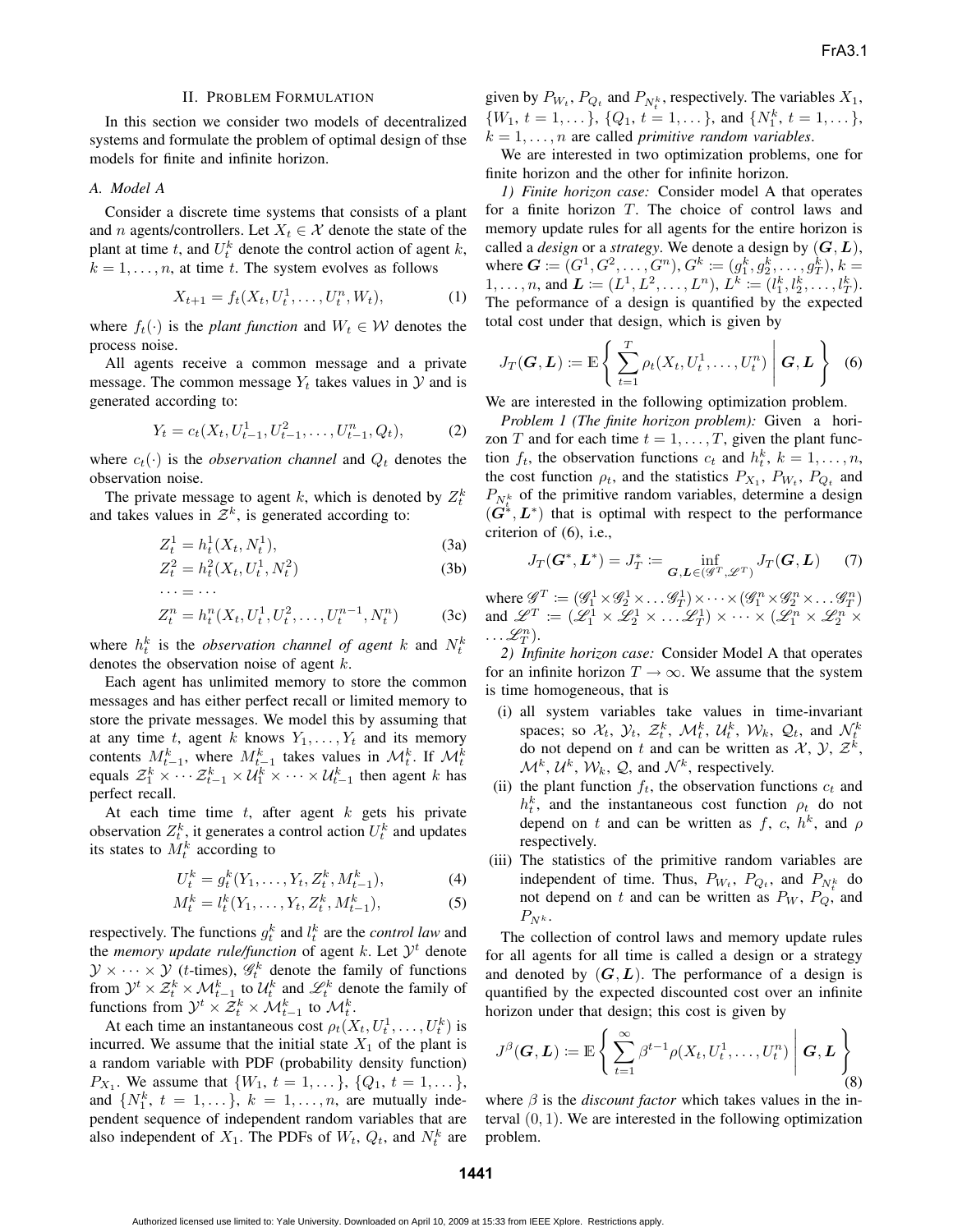*Problem 2 (The infinite horizon problem):* Given the plant function f, the observation functions c and  $h^k$ , the cost function  $\rho$  and the statistics  $P_{X_1}$ ,  $P_W$ ,  $P_Q$ ,  $P_{N^k}$ ,  $k = 1, \ldots, n$ , of the primitive random variables, determine a design  $(G^*, L^*)$  that is optimal with respect to the performance criterion of (8), i.e.,

$$
J^{\beta}(\mathbf{G}^*, \mathbf{L}^*) = J^{\beta,*} := \inf_{\mathbf{G}, \mathbf{L} \in (\bar{\mathscr{G}}, \bar{\mathscr{L}})} J^{\beta}(\mathbf{G}, \mathbf{L}) \qquad (9)
$$

where  $\overline{\mathscr{G}} := (\mathscr{G}^1 \times \mathscr{G}^1 \times \ldots) \times \cdots \times (\mathscr{G}^n \times \mathscr{G}^n \times \ldots)$  and  $\overline{\mathscr{L}} := (\mathscr{L}^1 \times \mathscr{L}^1 \times ...) \times \cdots \times (\mathscr{L}^n \times \mathscr{L}^n \times \cdots).$ 

# *B. Model B*

In model B we assume that the agents do not receive a common message. The rest of the model is same as model A. The plant update is given by (1) and each agent receives a private message according to (3). The control law and memory update rules of each agent do not depend on common messages and are given by

$$
U_t^k = g_t^k(Z_t^k, M_{t-1}^k),\tag{10}
$$

$$
M_t^k = l_t^k(Z_t^k, M_{t-1}^k). \tag{11}
$$

The instantaneous cost and statistics of the noise are the same as in model A.

For model B, we are interested in two optimization problems, one for finite horizon, and one for infinite horizon. These problems are similar those for model A.

# *C. Salient features of the models*

Models A and B capture the salient features of decentralized systems that arise in different engineering applications. These features include

- 1) In decentralized systems agents have access to different information. Nevertheless, there may be certain information about the state of the system that is commonly known. Model A captures this situation.
- 2) The agents do not know all the observations and the control actions of other agents.
- 3) The actions taken by one agent affect the observations of other agents.
- 4) The agents are coupled through the plant dynamics and the common objective.

Hence a study of these models is useful for a large class of decentralized problems.

These models are also general enough to encompass other special classes of decentralized systems that have been considered in the literature. As an example, we show that the delayed sharing pattern is a special case of model A.

#### *D. Delayed sharing pattern as an instance of model A*

The delayed sharing pattern considered in [3], [4] consists of a plant and n agents/controllers.<sup>1</sup> The state of the plant is denoted by  $X_t$  and the control actions of agent k,  $k =$  $1, \ldots, n$ , is denoted by  $U_t^k$ . The plant evolves according to

$$
X_{t+1} = f_t(X_t, U_t^1, \dots, U_t^n, W_t), \tag{12}
$$

<sup>1</sup>We use a slightly different notation than [4].

Each agent receives two messages at time  $t$ : a common message consisting of private observations and control actions of all the agents at time  $t-d$ ; and a private message consisting of noisy observations of the the state of the plant. More precisely, the private messages  $Z_t^k$  are given by

$$
Z_t^k = h_t^k(X_t, N_t^k), \quad k = 1, \dots, n \tag{13}
$$

where  $N_t^k$  denotes the observation noise. The common message  $Y_t$  is given by

$$
Y_t = \left( (Z_{t-d}^1, U_{t-d}^1), \dots, (Z_{t-d}^n, U_{t-d}^n) \right) \tag{14}
$$

Each agent has perfect recall and generates its control actions according to

$$
U_t^k = g_t^k(Z_1^k, \dots, Z_t^k, U_1^k, \dots, U_{t-1}^k, Y_1, \dots, Y_t)
$$

which is equivalent to

$$
U_t^k = g_t^k(Z_{t-d+1}^k, \dots, Z_t^k, U_{t-d+1}^k, \dots, U_{t-1}^k, Y_1, \dots, Y_t).
$$
\n(15)

Thus, we can think of  $(Z_{t-d+1}^k, \ldots, Z_{t-1}^k,$  $U_{t-d+1}^k, \ldots, U_{t-1}^k$  as the memory of agent k. At each time an instantaneous cost  $\rho_t(X_t, U_t^1, \ldots, U_t^n)$  is incurred.

The delayed sharing pattern has some similarties with model A but is not exactly the same. However, it can be considered as an instance of model A by a suitable expansion of the state space. Given a system with delayed sharing pattern, define

$$
\bar{N}_t := (N_t^1, \dots, N_t^n) \tag{16}
$$

$$
\bar{U}_t := (U_t^1, \dots, U_t^n) \tag{17}
$$

$$
\bar{X}_t := (X_{t-d}, \dots, X_t, \bar{U}_{t-d}, \dots, \bar{U}_{t-1}, \bar{N}_{t-d})
$$
 (18)

$$
\bar{W}_t := (W_t, \bar{N}_{t-d+1}) \tag{19}
$$

Then,

$$
\bar{X}_{t+1} = (X_{t-d+1}, \dots, X_{t+1}, \bar{U}_{t-d+1}, \dots, \bar{U}_t, \bar{N}_{t-d+1})
$$

The component  $X_{t+1}$  of  $\overline{X}_{t+1}$  is generated according to (12); the component  $\bar{U}_t$  is a controlled input, the component  $\overline{N}_{t-d+1}$  is a component of  $\overline{W}_t$ , and all other components of  $\overline{X}_{t+1}$  are part of  $\overline{X}_t$ . Thus, we can determine a function  $\bar{f}_t$  such that

$$
\bar{X}_{t+1} = \bar{f}_t(\bar{X}_t, \underbrace{U_t^1, \dots, U_t^n}_{\bar{U}_t}, \bar{W}_t)
$$
\n(20)

The common observations of all the agnets can be written as

$$
Y_t := (Z_{t-d}^1, \dots, Z_{t-d}^n, U_{t-d}^1, \dots, U_{t-d}^n)
$$
  
=  $(h_{t-d}^1(X_{t-d}, N_{t-d}^1), \dots, h_{t-d}^n(X_{t-d}, N_{t-d}^n),$   

$$
U_{t-d}^1, \dots, U_{t-d}^n)
$$
 (21)  
=:  $\bar{c}(\bar{X}_t)$ 

The private messages given by (13) can be written as

$$
Z_t^k = h_t^k(X_t, N_t^k) =: \bar{h}_t^k(\bar{X}_t, N_t^k)
$$
\n(22)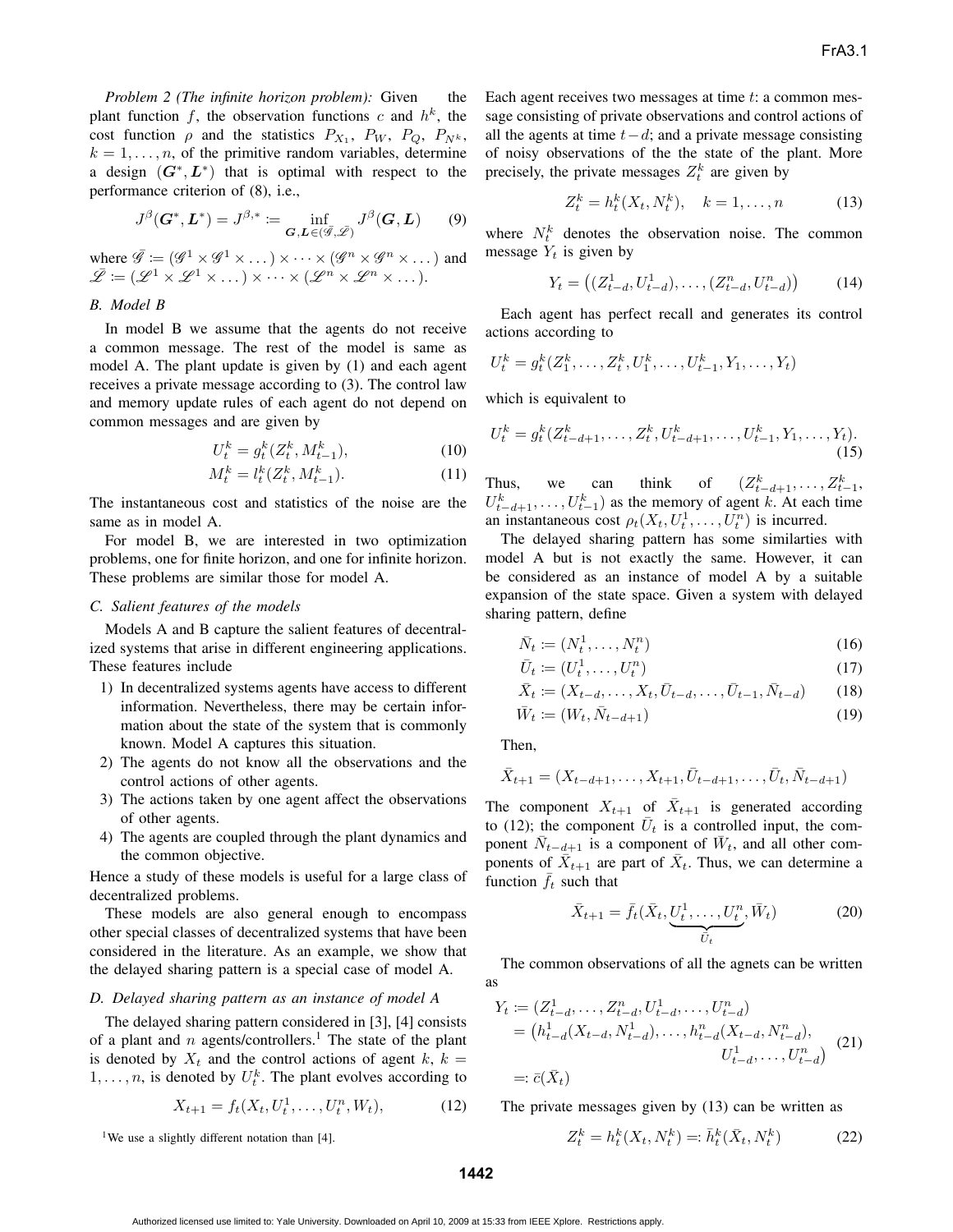which is a special case of  $(3)$ . Furthermore, the control laws of (15) is a special case of (4). The instantaneous cost can be written as  $\rho_t(X_t, U_t^1, \dots, U_t^n) =: \bar{\rho}_t(\bar{X}_t, U_t^1, \dots, U_t^n)$ . Thus, the system with the above regrouping and  $\bar{X}_t$  as the state of the system is an instance of model A. This model is equivalent to the delayed sharing pattern, so the delayed sharing model is also an instance of model A.

### *E. Solution philosophy of centralized problems*

In this paper, we show that when viewed appropriately, decentralized problems of model A and B can be considered as partially observed centralized systems. In order to explain our results, we first briefly present the main ideas for partially observed centralized systems.

A common model of centralized control problem is the partially observable Markov decision process (POMDP) which consists of a plant and a controller. The state of the plant is denoted by  $X_t$  which takes values in X. The state evolves as follows:

$$
X_{t+1} = f_t(X_t, U_t, W_t)
$$
 (23)

where  $U_t$  is the control action taking values in  $\mathcal{U}$ , and  $\{W_t,$  $t = 1, \ldots, T$  is an independent noise process.

The state of the plant is imperfectly observed by a controller. The controller's observation at time  $t$  is denoted by  $Y_t$  and takes values in  $\mathcal Y$ . These observations are generated according to

$$
Y_t = h_t(X_t N_t) \tag{24}
$$

The controller has perfect recall, that is, it remembers all its past actions and observations. At each time  $t$ , the controller generates a control action according to

$$
U_t = g_t(Y^t, U^{t-1})
$$
 (25)

where  $Y^t = Y_1, ..., Y_t$  and  $U^{t-1} = U_1, ..., U_{t-1}$ .

A *control policy* or a *design* for a finite time horizon T is given by a collection of functions :

$$
g_t: \mathcal{Y}^t \times \mathcal{U}^{t-1} \to \mathcal{U}
$$
 (26)

At each instant, the system incurs a cost  $\rho_t(X_t, U_t)$  that depends on the state and the action taken at that time. The initial state  $X_1$  of the plant is a random variable with PDF  $P_{X_1}$ . The plant disturbance  $\{W_1, t = 1, ...\}$  and the observation noise  $\{N_1, t = 1, ...\}$  are independent processes which are also independent of  $X_1$ . The PDF of  $W_t$  and  $N_t$  are given by  $P_{W_t}$  and  $P_{N_t}$  respectively.

We are interested in two optimization problem, one for finite horizon and one for infinite horizon. For the finite horizon problem, the objective is to determine a design  $G$ :  $=(g_1,\ldots,g_T)$  to minimize a total expected cost given by

$$
J_T(G) \coloneqq \mathbb{E}\left\{\left.\sum_{t=1}^T \rho_t(X_t, U_t)\right| G\right\}
$$

For the infinite horizon problem, the system is assumed to be time homogeneous and the objective is to determine a design  $G := (g_1, g_2, \dots)$  to minimize (or minimize within an  $\varepsilon$ ) a total expected discounted cost given by

$$
J^{\beta}(G) := \mathbb{E}\left\{ \left. \sum_{t=1}^{\infty} \beta^{t-1} \rho(X_t, U_t) \right| G \right\}
$$

Choosing an optimal design for both finite and infinite horizons in a functional optimization problem. Markov decision theory provides a systematic methodology for determining optimal designs for POMDPs. For centralized problems, this methodology is called dynamic programming; in general, it is called sequential decomposition.

For finite horizon problem, Markov decision theory provides a decomposition of the one-shot optimization problem into a sequence of smaller problems; each step of this decomposition solves a series of parametric optimization problems. The notion of information state is key to obtaining such a sequential decomposition. For POMDPs, an information state is the controller's belief on the state of the system given its past observations and actions, i.e.,

$$
\pi_t = \Pr\left\{ \left| X_t \right| Y^t, U^{t-1} \right\} \tag{27}
$$

The information state  $\pi_{t+1}$  at time  $t + 1$  is a function of the information state  $\pi_t$  at time t, the control action  $U_t$  at time t and the observation  $Y_{t+1}$  at time  $t + 1$ ; so, it can be written as

$$
\pi_{t+1} = F_t(\pi_t, U_t, Y_{t+1}).\tag{28}
$$

See [1] for the exact functional form of  $F_t$ .

Markov decision theory shows that there is no loss of optimality in restricting attention to control laws of the form

$$
U_t = g_t(\pi_t). \tag{29}
$$

Further, optimal control laws can be determined by the solution of the following optimality equations, called the dynamic program

$$
V_{T+1}(\pi) = 0
$$
 (30a)  

$$
V_t(\pi) = \inf_{u_t \in \mathcal{U}} \left[ \mathbb{E} \left\{ \pi_t(X_t, U_t) + V_{t+1}(\pi_{t+1}) \, \middle| \, \pi_t = \pi, U_t = u_t \right\} \right]
$$
 (30b)

The arg inf at each step determines the corresponding optimal control action.

For the infinite horizon problems, Markov decision theory shows that for a time homogeneous system there is no loss of optimality in restricting attention to time-invariant designs of the form (29), i.e., designs where  $g_t = g$  for all t. The optimal time-invariant design can be determined from the unique uniformly bounded fixed point of the following functional equation

$$
V(\pi) = \inf_{u \in \mathcal{U}} \left[ \mathbb{E} \left\{ \rho(X, U) + \beta V(F(\pi, U, Y)) \, \middle| \, \pi, U = u \right\} \right] \tag{31}
$$

where  $F(\cdot)$  is the time invariant version of  $F_t$  from (28),  $Y = h(f(X, U, W), N)$  and the expectation is with respect to the measure on  $(X, W, N)$  given by  $\pi \cdot P_W \cdot P_N$ .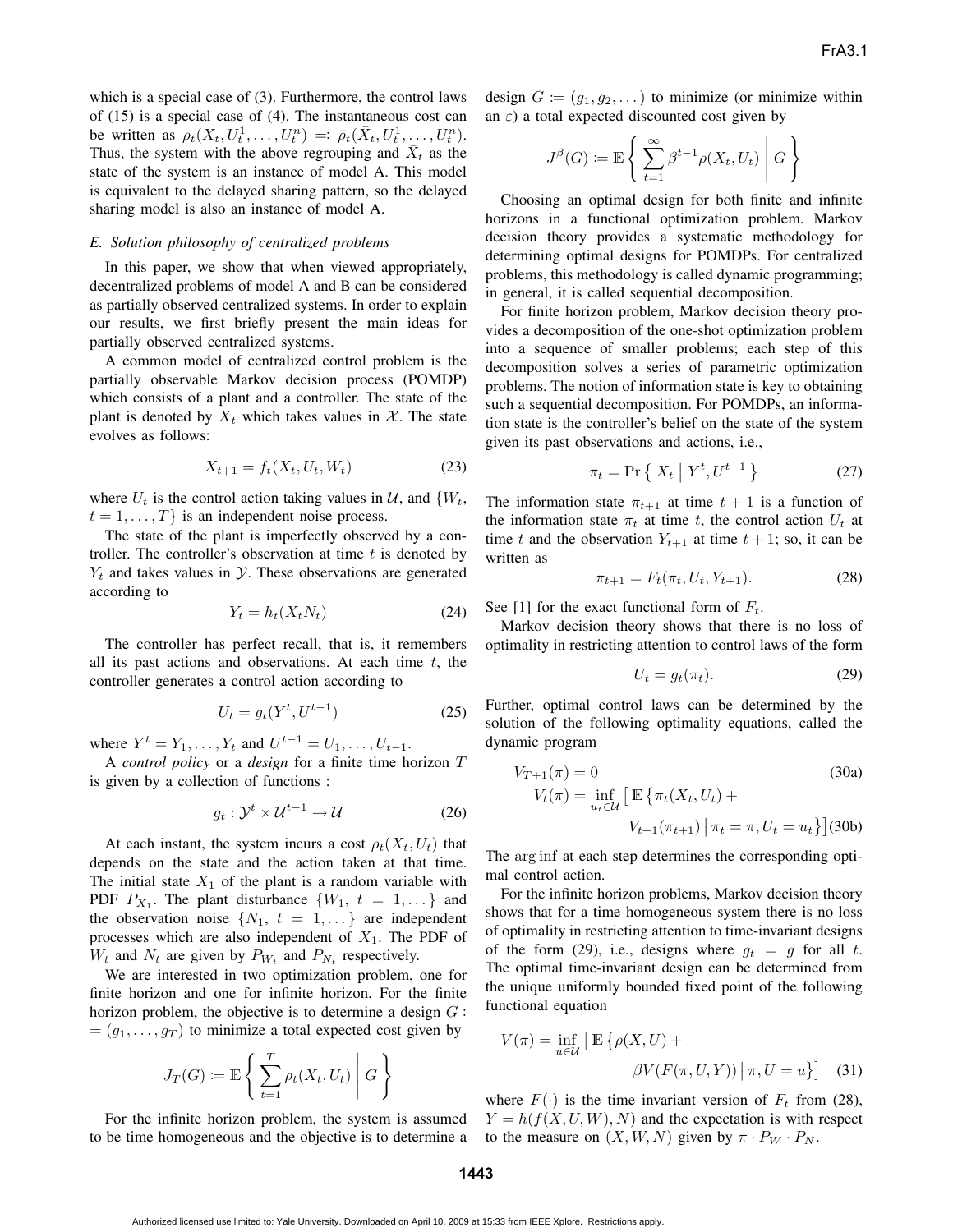The above described sequential decomposition provides a systematic way to search for an optimal design efficiently. For finite horizon problems where the system variables are finite valued, a brute force search for an optimal design requires computing the performance of approximately  $|\mathcal{U}|^{(|\mathcal{Y}| \times |\mathcal{U}|)^T}$  designs. The dynamic programming equations can be solved by exploiting the piecewise linearity and convexity of the  $V_t$  functions [5]. In the worst case, this solution requires approximately  $|\mathcal{U}|^{|\mathcal{Y}|^T}$  computations. However, for specific instances, the solution can be found in computations that are polynomial in  $T$  (see [6]).

For infinite horizon POMDPs, even when the system variables are finite valued, optimal designs cannot be searched in a brute force manner since there are infinitely many designs. The functional equations of (31) can be efficiently approximated using randomized algorithms that discretize the belief space. It is shown in [8] that the worst case complexity of solving discounted cost POMDPs with finite state and action space is polynomial in  $|\mathcal{X}|$  and  $|\mathcal{U}|$ . There are other results which exploit the special structure of POMDPs arising in specific application domains to solve finite and infinite POMDPs more efficiently.

The advantages of sequential decomposition for centralized problems motivates obtaining the sequential decomposition of decentralized problems.

#### III. SEQUENTIAL DECOMPOSITION

For a centralized stochastic control problem, the sequential decomposition of provides computational advantages in finding an optimal policy for both finite and infinite horizon problems (see [7], [8]). In certain cases the optimality equations of the sequential decomposition can be used to identify qualitative properties of optimal control laws. For example, for sequential hypothesis testing problem [9] the optimality equations are used to prove that an optimal decision rule is of a "threshold type"; for centralized LQG (linear quadratic and Gaussian) problems the optimality equations can be used to prove that optimal control laws are affine. Such qualitative properties significantly simplify the search for optimal designs.

In this section, we present sequential decomposition for both finite and infinite horizon multi-agent problems described in models A and B. As in the case of a centralized problem, the sequential decomposition proceeds backward in time — it first finds optimal strategies for all realizations of an information state at the last time step and then for the previous time step and so on. The decentralized nature of our models implies that each step of the decomposition is a functional optimization problem unlike the parametric optimization obtained in centralized problems.

#### *A. ModelA:Finite Horizon Case*

Consider the finite horizon case of model A. At each time instant, the optimal strategy choice of an agent depends on the strategies of other agents. If the strategies of all agents are to be obtained sequentially, the agents should be able to agree on the choice of strategies of all agents. In other words, every agent must be able to carry out the same sequential decomposition. Hence, the sequential decomposition must be based on information that is available to all agents. At each time step  $t$ , this "common information" is the collection of all past control and memory-update functions and the sequence of past common messages  $(Y_1, \ldots, Y_t)$ . Equivalently, we can assume that the sequential decomposition is carried out by a fictitious agent who has access to the common information. We call this agent the *common agent*.

The derivation of the sequential decomposition proceeds in three stages:

- 1) Formulate the problem as a centralized stochastic control problem from the point of view of the common agent who knows the common information.
- 2) Show that the centralized stochastic problem is a POMDP.
- 3) Identify an information state for the resulting POMDP and use this information state to obtain a sequential decomposition.

Below, we elaborate on each of these stages.

*Stage 1:* At each time step, the common agent knows all the common messages received so far. The common agent then selects functions that map each agent's private information to its actions. That is, for agent  $k$  at time  $t$ , the common agent selects the following *partial functions*  $\hat{g}_t^k$  and  $\hat{l}^k_t,$ 

$$
\hat{g}_t^k : \mathcal{Z}_t^k \times \mathcal{M}_{t-1}^k \to \mathcal{U}_t^k
$$

$$
\hat{l}_t^k : \mathcal{Z}_t^k \times \mathcal{M}_{t-1}^k \to \mathcal{M}_t^k
$$

based on  $(Y_1, \ldots, Y_t)$ . Once these functions are selected, each agent simply receives its private message and uses the selected functions to determine its control action and update its memory according to

$$
U_t^k = \hat{g}_t^k(Z_t^k, M_{t-1}^k),
$$
  

$$
M_t^k = \hat{l}_t^k(Z_t^k, M_{t-1}^k).
$$

The system then incurs a cost  $\rho_t(X_t, U_t^1, \ldots, U_t^n)$ . Viewed like this, the problem is now a centralized problem with the common agent as the only decision maker.

*Stage 2:* Define the following random vectors: *Definition 1:*

$$
S_t^0 := (X_t, M_{t-1}^1, M_{t-1}^2, \dots, M_{t-1}^n, U_{t-1}^1, U_{t-1}^2, \dots, U_{t-1}^n),
$$
\n(32a)

and for  $k = 1, ..., n + 1$ ,

$$
S_t^k := (X_t, M_t^1, M_t^2, \dots, M_t^{k-1},
$$
  

$$
M_{t-1}^k, M_{t-1}^{k+1}, \dots, M_{t-1}^n, U_t^1, U_t^2, \dots, U_t^{k-1}).
$$
 (32b)

These random variables evolve with time as follows:

*Claim 1:* For each time t there exists a function  $\hat{f}_t^0$  such that

$$
S_t^1 = \hat{f}_t^0(S_t^0), \tag{33a}
$$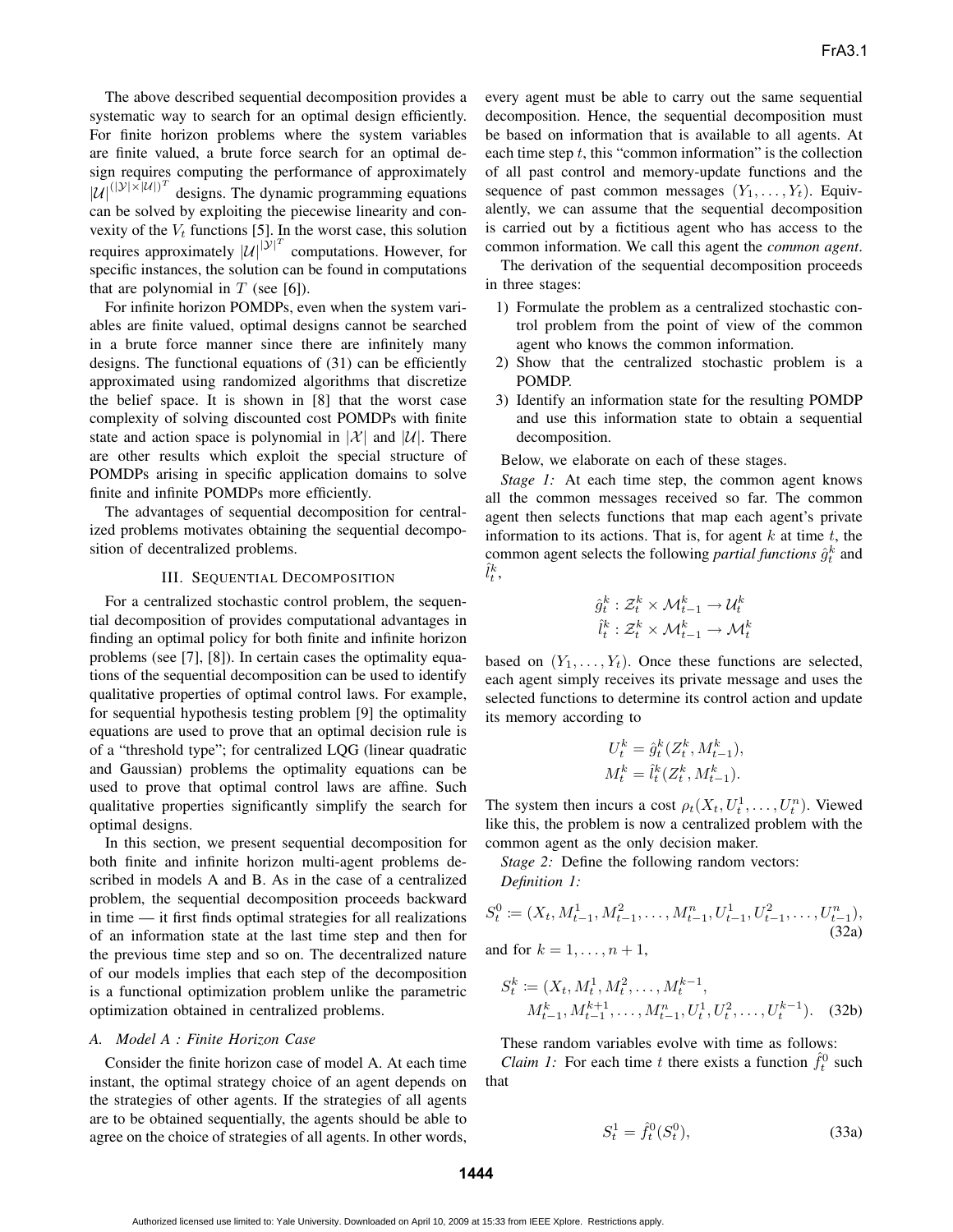

Fig. 1. Sequential ordering of the different variables in the system. In the labels CA is an abbreviation for common agent.

and for each time t, and each  $k = 1, \ldots, n$ , there exist function  $\hat{f}_t^k$  such that

$$
S_t^{k+1} = \hat{f}_t^k(S_t^k, \hat{g}_t^k, \hat{l}_t^k, N_t^k), \tag{33b}
$$

and for each t, there exists a function  $\hat{f}_t^{n+1}$  such that

$$
S_{t+1}^0 = \hat{f}_t^{n+1}(S_t^{n+1}, W_t). \tag{33c}
$$

*Proof:* This followed immediately from the functional relation between the different components of  $S_t^k$ . A detailed proof is presented in [10].

Using these random variables, the common message can be written as

$$
Y_t = c_t(X_t, U_{t-1}^1, \dots, U_{t-1}^n, Q_t) = \hat{c}_t(S_t^0, Q_t).
$$
 (34)

The update equations (33) of Claim 1 and the observation equation (34) imply that, from the point of view of the common agent, the variables  $S_t^k$ ,  $k = 1, ..., n + 1$ ,  $t = 1, \ldots, T$ , are *states sufficient for input-output mapping of the system* . Thus, from the point of view of the common agent, the system is a partially observed system. To see this, we refine the notion of time. Consider that each agent makes its observation and takes an action at a different time step. Thus, in the time interval from t to  $t + 1$ , we consider  $n+2$  smaller time steps marked by:  $t^0, t^1, \ldots, t^{n+1}$  (see Figure 1). All agents get the common message at  $t^0$ . Just after  $t<sup>1</sup>$ , the common agent selects the partial functions for agent 1; then, the first agent gets his private observation, uses the selected partial functions to take its control action and update its memory. Similarly, for the  $k$ -th agent, just after  $t^k$ , the common agent selects the partial functions for agent  $k$ ; then, the  $k$ -th agent gets his private observation, uses the selected partial functions to take its control action and update its memory.

We can assume that after each time step  $t^k$ ,  $k =$  $0, \ldots, n + 1$  the common agent makes observations, which are denoted by  $O_t^k$ , where the observations at time  $t^k$ ,  $k = 1, \ldots, n + 1$  are null. The common agent's observation functions can be written as:

$$
O_t^0 = Y_t = c_t(X_t, U_{t-1}^1, U_{t-1}^2, \dots, U_{t-1}^n, Q_t) =: \hat{h}_t^0(S_t^0, Q_t)
$$
\n(35a)

and for  $k = 1, \ldots, n + 1$ ,

$$
O_t^k = 0 =: \hat{h}_t^k(S_t^k)
$$
\n(35b)

Thus,  $\{S_t^k, k = 0, ..., n + 1, t = 1, ..., T\}$  is a partially observed controlled Markov process and the common agents observations depend only on the current state of the controlled Markov chain.

Furthermore, the instantaneous cost can be written as follows:

*Claim 2:*  $\rho_t(X_t, U_t^1, \dots, U_t^n) = \hat{\rho}_t(S_t^{n+1}).$ 

*Proof:* This follows from the fact that  $X_t$  and  $U_t^1, \ldots, U_t^n$  are components of  $S_t^{n+1}$ .

The total cost of the system can be written as:

$$
J_T = \mathbb{E}\left\{\sum_{t=1}^T \hat{\rho}_t(S_t^{n+1})\right\}.
$$
 (36)

Thus from the common agent's perspective the system is a standard POMDP.

*Stage 3:* When the decentralized problem of model A is viewed from the perspective of the fictitious common agent, it becomes a centralized problem with an enlarged state and action spaces. In particular, the state space incorporates not only the state of the plant but also the state of the private information of each actual agent while the action space is no longer the space of control action taken but the space of functions used to map private information to control actions. Since the model A assumes perfect memory for common information, the common agent has perfect recall. Hence, from the perspective of the common agent, the problem is a POMDP. One can now use the standard POMDP results to come up with an information state and the sequential decomposition. Next we describe the information state and the sequential decomposition for this POMDP.

*Information State:* Let  $O_t^k$  denote all the observations received by common agent till time  $t^k$ . That is,

$$
\mathbf{O}_{t}^{k} = (O_{1}^{0}, O_{1}^{1}, \dots, O_{1}^{n+1}, O_{2}^{0}, \dots, O_{2}^{n+1}, \dots, O_{t}^{0}, \dots, O_{t}^{k})
$$
  
= (Y<sub>1</sub>, ..., Y<sub>t</sub>). (37)

Similarly let  $\mathbf{P}_t^k$  be the set of all partial functions selected by the controller before time  $t^k$ . That is,

$$
\mathbf{P}_t^k = (\hat{g}_1^1, \hat{l}_1^1, \dots, \hat{g}_1^n, \hat{l}_1^n, \hat{g}_2^1, \hat{l}_2^1, \dots, \hat{g}_2^n, \hat{l}_2^n, \dots, \hat{g}_t^1, \hat{l}_t^1, \dots, \hat{g}_t^{k-1}, \hat{l}_t^{k-1})
$$
 (38)

Then, the information state of the common agent is his belief on the current state given the past observations and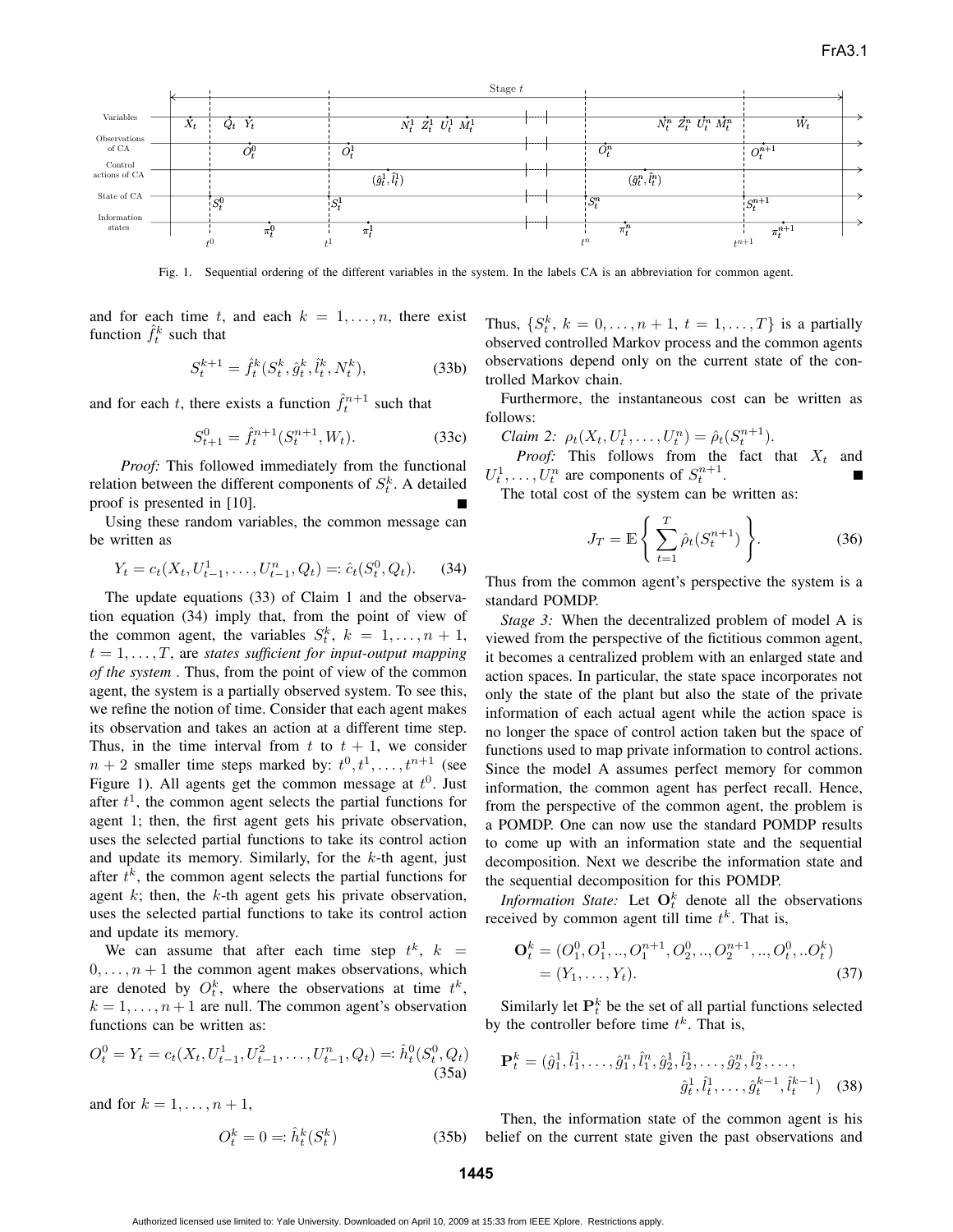actions and is given by

$$
\pi_t^k = \Pr\left\{ S_t^k \mid \mathbf{O}_t^k, \mathbf{P}_t^k \right\} \tag{39}
$$

Since the common agent's problem is now a POMDP, it follows that the next belief depends only on the current belief, the current action and the next observation of the common agent. Similar to (28), we can write

$$
\pi_t^1 = F_t^1(\pi_t^0) \tag{40a}
$$

and for  $k = 1, \ldots, n$ ,

$$
\pi_t^{k+1} = F_t^k(\pi_t^k, \hat{g}_t^k, \hat{l}_t^k)
$$
\n(40b)

and

$$
\pi_{t+1}^0 = F_{t+1}^0(\pi_t^{n+1}, Y_t) \tag{40c}
$$

We refer the reader to [10] for the exact functional form of  $F_t^k$ ,  $k = 0, \ldots, n + 1$ . Using these information states, the optimality equations of the problem at the common agent are given by the following.

*Theorem 1:* Let  $\tilde{\pi}_t^k$  denote a PMF (probability mass function) on  $S_t^k$ ,  $k = 0, \ldots, n + 1$ , and  $t = 1, \ldots, T$ . Define the following functions:

$$
V_{T+1}^0(\tilde{\pi}_{T+1}^0) = 0\tag{41a}
$$

and for  $t = 1, 2, ..., T$  and  $k = 1, 2, ..., n$ ,

$$
V_t^{n+1}(\tilde{\pi}_t^{n+1}) =
$$
  
\n
$$
\mathbb{E}\left\{\hat{\rho}_t(S_t^{n+1}) + V_{t+1}^0(\pi_{t+1}^0) \mid \pi_t^{n+1} = \tilde{\pi}_t^{n+1}\right\}
$$
 (41b)  
\n
$$
V_t^k(\tilde{\pi}_t^k) = \inf_{\hat{g}_t^k, \hat{l}_t^k} \left[\mathbb{E}\left\{V_t^{k+1}(\pi_t^{k+1}) \mid \pi_t^k = \tilde{\pi}_t^k, \hat{g}_t^k, \hat{l}_t^k\right\}\right]
$$
  
\n(41c)  
\n
$$
V_t^0(\tilde{\pi}_t^0) = \mathbb{E}\left\{V_t^1(\pi_t^1) \mid \pi_t^0 = \tilde{\pi}_t^0\right\}
$$
 (41d)

The arg inf at each step in (41c) determines the optimal partial functions.

The above sequential decomposition is similar to the one in POMDPs. Observe that the infimum at each step is over the set of partial functions and not parameters.

Since the information states in the above decomposition depends on common information which is available to all agents, the sequential decomposition can be carried out by all agents. If all agents use identical rules for breaking ties, they will come up with identical solutions for the optimality equations. An agent can then implement its own partial functions to select its control action and use the partial functions of all agents to track the evolution of information state.

# *B. Sequential Decomposition for Model B*

As mentioned before, model B is a special case of model A where there are no common messages. Therefore, one can use the same arguments as for model A to arrive at a sequential decomposition with the only modification being the removal of the common messages. Specifically, the three stages in the argument for model A become modified as follows:

*Stage 1:* At each time step, the common agent has to select each agent's control law and memory update rule, that is, functions that map each agent's information to its actions.

$$
g_t^k: \mathcal{Z}_t^k \times \mathcal{M}_{t-1}^k \to \mathcal{U}_t^k
$$

$$
l_t^k: \mathcal{Z}_t^k \times \mathcal{M}_{t-1}^k \to \mathcal{M}_t^k
$$

*Stage 2:* The definition of the states  $S_t^k$  and the refined notion of time are same as in model A. However, the common agent observations are null at all times. The system is then an unobserved controlled Markov decision process.

*Stage 3:* The information state is now given as:

$$
\pi_t^k = \Pr\left\{ S_t^k \mid \mathbf{P}_t^k \right\} \tag{42}
$$

where

$$
\mathbf{P}_t^k = (g_1^1, l_1^1, \dots, g_1^n, l_1^n, g_2^1, l_2^1, \dots, g_2^n, l_2^n, \dots, g_t^1, l_t^1, \dots, g_t^{k-1}, l_t^{k-1}) \quad (43)
$$

The optimality equations for model B are given by the following.

*Theorem 2:* Let  $\tilde{\pi}_t^k$  denote a PMF (probability mass function) on  $S_t^k$ ,  $k = 0, \ldots, n + 1$ , and  $t = 1, \ldots, T$ . Define the following functions:

$$
V_{T+1}^0(\tilde{\pi}_{T+1}^0) = 0\tag{44a}
$$

For  $t = 1, 2, ..., T$  and  $k = 1, 2, ..., n$ 

$$
V_t^{n+1}(\tilde{\pi}_t^{n+1}) =
$$
  
\n
$$
\mathbb{E}\left\{\rho_t(S_t^{n+1}) + V_{t+1}^0(\pi_{t+1}^0) \mid \pi_t^{n+1} = \tilde{\pi}_t^{n+1}\right\}
$$
 (44b)  
\n
$$
V_t^k(\tilde{\pi}_t^k) = \inf_{g_t^k, l_t^k} \left[\mathbb{E}\left\{V_t^{k+1}(\pi_t^{k+1}) \mid \pi_t^k = \tilde{\pi}_t^k, g_t^k, l_t^k\right\}\right]
$$
 (44c)

$$
V_t^0(\tilde{\pi}_t^0) = \mathbb{E}\left\{ V_t^1(\pi_t^1) \middle| \pi_t^0 = \tilde{\pi}_t^0 \right\} \tag{44d}
$$

The arg inf at each step in (44c) determines the optimal partial functions.

# *C. Models A and B: Infinite Horizon Cases*

The common agent's problem described above for the finite horizon cases can also be extended to the infinite horizon cases. Essentially, from the common agent's perspective, the system is still a partially observed controlled Markov process but it now has a discounted cost over infinite horizon as the optimization criterion. Under the assumptions of time-homogeneity described in the problem formulation, the problem is equivalent to time-invariant infinite horizon POMDP. The optimality equations of Theorems 1 and 2 can be extended to the infinite horizon in the standard way. For model A, the infinite horizon designs are given by the following functional equations

$$
V^{0}(\tilde{\pi}^{0}) = \mathbb{E}\left\{ V^{1}(\pi^{1}) \mid \pi^{0} = \tilde{\pi}^{0} \right\},\
$$

for  $k = 1, \ldots, n$ 

$$
V^k(\tilde{\pi}^k) = \inf_{\hat{g}^k, \hat{l}^k} \left[ \mathbb{E} \left\{ V^{k+1}(\pi^{k+1}) \middle| \pi^k = \tilde{\pi}^k, \hat{g}^k, \hat{l}^k \right\} \right],
$$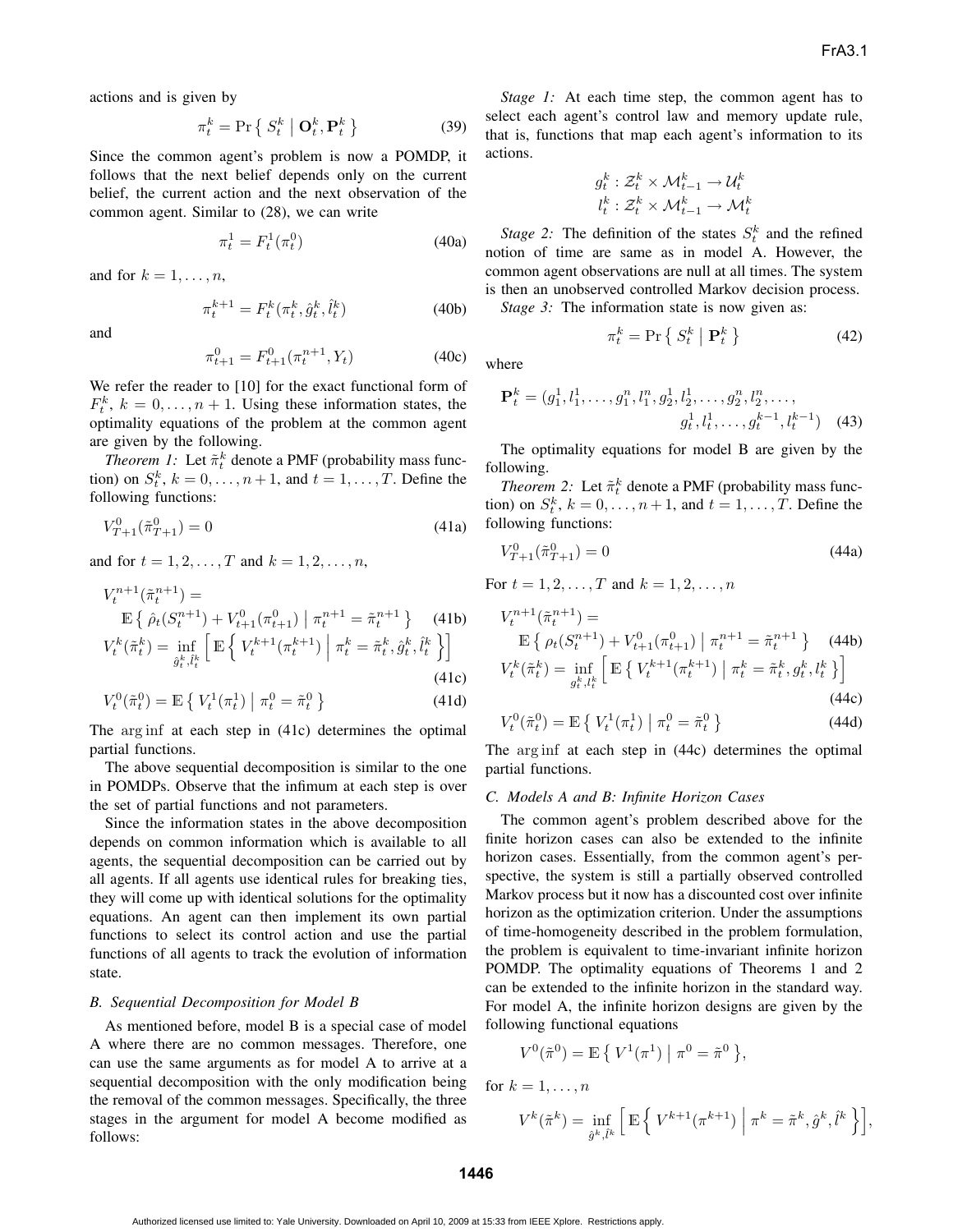and

$$
V^{n+1}(\tilde{\pi}^{n+1}) = \mathbb{E}\left\{\ \hat{\rho}(S^{n+1}) + \beta V^0(\pi^0) \ \middle| \ \pi^{n+1} = \tilde{\pi}^{n+1} \right\}.
$$

The information states  $\pi^k$ ,  $k = 0, \ldots, n+1$ , are related by a time-invariant version of (40). For model B, we can simply replace  $(\hat{g}^k, \hat{l}^k)$  in the above equations with  $(g^k, l^k)$ . The detailed derivation of these equations is shown in [10].

# IV. AN EXAMPLE — MULTIACCESS BROADCAST SYSTEM *A. Problem formulation*

Consider the following two user multiaccess broadcast system where the users transmit over a shared channel. The system operates in discrete time. Both users have a buffer of size 1 and if they have a packet, they can transmit it at the beginning of the time slot. If only one user transmits, the packet is received successfully. If both users transmit simultaneously, a collision occurs and no packet is received. Packets arrival at each user is an independent Bernoulli process with probabilities of arrival  $p_1$  and  $p_2$ , respectively.

At the end of each time step, both users receive a feedback describing the channel use in that time step, that is, both users know whether there was a successful transmission, a collision or that the channel was idle.

The objective of the problem is to design transmission protocols for both users to maximize the throughput of the system, that is, to maximize the probability of successful transmission in each time step.

Formally, the above model can be described as follows: for the i<sup>th</sup> user, let  $B_t^i \in \{0, 1\}$  be the state of the buffer at the beginning of the  $t^{\text{th}}$  time step, let  $A_t^i \in \{0, 1\}$  be the number of packet arrivals during the  $t<sup>th</sup>$  time step and let  $U_t^i \in \{0, 1\}$  be the transmission decision made (0 representing no transmission and 1 representing a transmission). Let  $R_t$  be the channel feedback received at the end of the  $t^{\text{th}}$  time step.  $R_t = 0$  represents idle channel,  $R_t = i$ ,  $(i = 1, 2)$  represents a successful transmission by the  $i<sup>th</sup>$ user and  $R_t = 3$  represents a collision. At each time step, each user decides its action based on the current state of its buffer and all the past channel feedback messages received. That is,

$$
U_t^i = g_t^i(B_t^i, R_1, \dots, R_{t-1}).
$$
\n(46)

The number of packets in the buffer of user  $i$  change as follows

- a)  $B_{t+1}^k = B_t^k$  if both users transmit, i.e.,  $U_t^k = U_t^{k'} = 1$ ,  $k' \neq k$ .
- b)  $B_{t+1}^k = A_t^k$  if only user k transmits, i.e.,  $U_t^k = 1, U_t^{k'} =$  $0, k' \neq k.$
- c)  $B_{t+1}^k = \min(1, B_t^k + A_t^k)$  if user k does not transmit, i.e.,  $U_t^k = 0$ .

Also, the channel feedback  $R_t$  is a function only of the current actions  $U_t^1$  and  $U_t^2$  of the users. In particular,

 $\int 0$ , if no user transmits, i.e.,  $U_t^1 = U_t^2 = 0$ ,

$$
R_t = \begin{cases} 0, & \text{if only user 1 transmits, i.e., } U_t^1 = 1 \text{ and } U_t^2 = 0, \\ 2, & \text{if only user 2 transmits, i.e., } U_t^1 = 0 \text{ and } U_t^2 = 1, \\ 3, & \text{if both users transmit, i.e., } U_t^1 = U_t^2 = 1. \end{cases}
$$

The reward earned in a time step is given as  $r(U_t^1, U_t^2)$ where  $r(a, b) = 1$  if  $a \neq b$  and 0 otherwise. The overall objective is to maximize the total reward over a finite horizon T.

The above problem can be formulated as an instance of model A as follows :

1) The state of the system can be described as

$$
X_t = (B_t^1, B_t^2) \tag{47}
$$

Given the current state and the users' decisions, the state at next time step is determined by the independent arrival process, that is,

$$
X_{t+1} = f_t(X_t, U_t^1, U_t^2, A_t^1, A_t^2)
$$
 (48)

2)  $R_{t-1}$  is the common message  $(Y_t)$  between users at time t. Clearly,

$$
Y_t = R_{t-1} = c_t (U_{t-1}^1, U_{t-1}^2)
$$
 (49)

3) Additionally, each user observes the state of his own buffer. Thus  $B_t^i$  is the private message  $(Z_t^i)$  of  $i^{\text{th}}$  user.

$$
Z_t^i = B_t^i = h_t^i(X_t) \tag{50}
$$

- 4) Since the users don't recall past states of buffer, they have no memory  $(M_t^i = \emptyset)$ .
- 5) The instantaneous cost  $\rho_t(X_t, U_t^1, U_t^2) = -r(U_t^1, U_t^2)$ .

Thus, the multiaccess broadcast problem can be viewed as an instance of model A. We can use the results of Section III-A to obtain a sequential decomposition of the problem. This sequential decomposition is described in the next section.

#### *B. Sequential decomposition of multiaccess broadcast*

The common agent for this problem knows all the past channel feedback messages. The actions for the common agent are the partial functions that map the state of the user's buffer to a transmission decision. Since both the state of buffer and the action take values in  $\{0,1\}$ , the partial functions that the common agent selects are of the form

$$
\hat{g}_t^k : \{0, 1\} \to \{0, 1\} \tag{51}
$$

Following the arguments of sequential decomposition of Model A, we can define the states  $S_t^k$  as:

$$
S_t^0 := (B_t^1, B_t^2, U_{t-1}^1, U_{t-1}^2),
$$
  
\n
$$
S_t^1 := (B_t^1, B_t^2),
$$
  
\n
$$
S_t^2 := (B_t^1, B_t^2, U_t^1),
$$
  
\n
$$
S_t^3 := (B_t^1, B_t^2, U_t^1, U_t^2).
$$
\n(52)

It is straightforward to see that there exist deterministic functions  $\hat{f}_t^{\overline{k}}$ ,  $k = 0, 1, 2$ , such that

$$
S_t^1 = \hat{f}_t^0(S_t^0)
$$
 (53a)

$$
S_t^2 = \hat{f}_t^1(S_t^1, \hat{g}_t^1), \tag{53b}
$$

$$
S_t^3 = \hat{f}_t^2 (S_t^2, \hat{g}_t^2), \tag{53c}
$$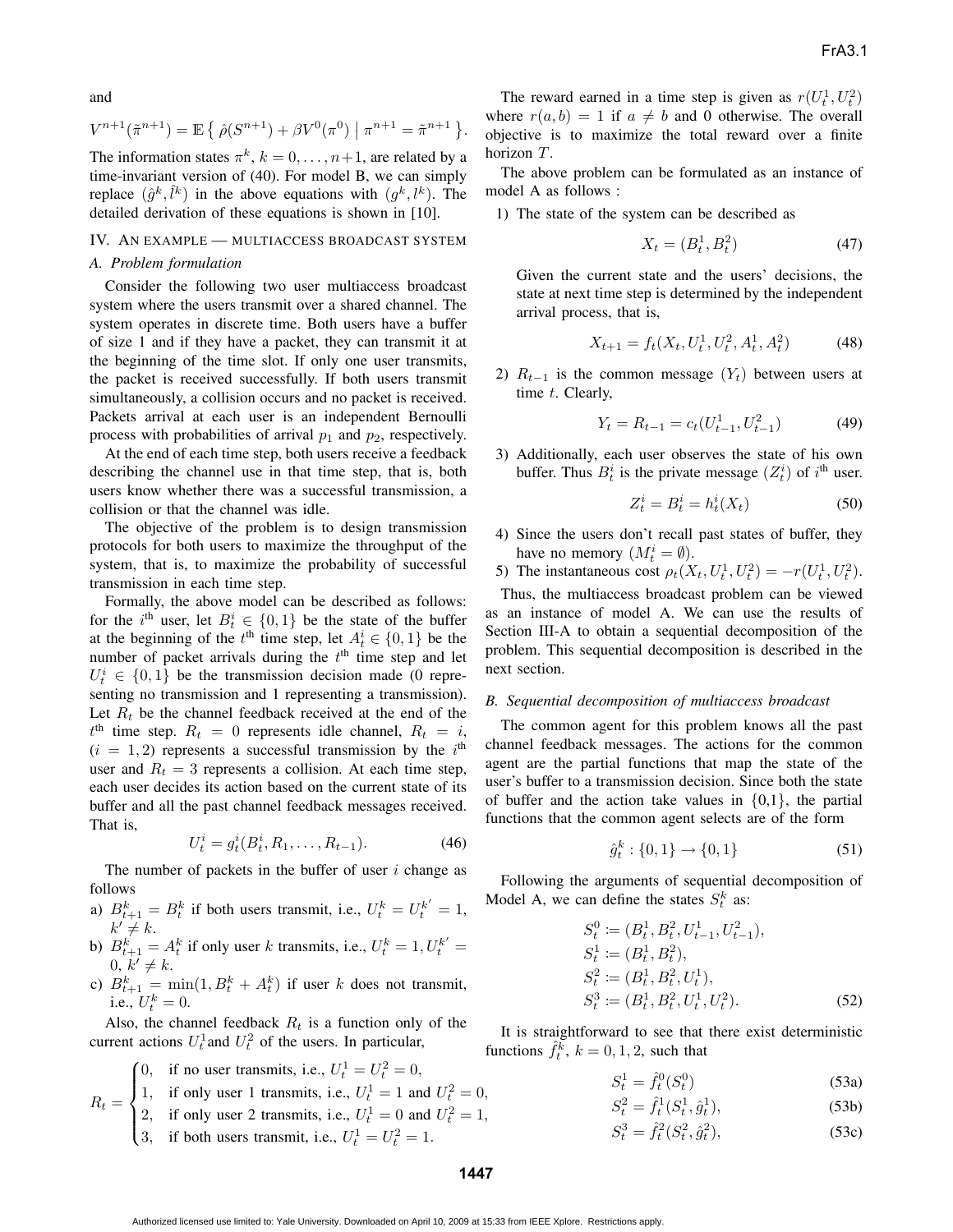and for each t, there exists a function  $\hat{f}_t^3$  such that

$$
S_{t+1}^0 = \hat{f}_t^3(S_t^3, A_t^1, A_t^2). \tag{53d}
$$

The common agent's observations are:

$$
O_t^0 = Y_t = c_t(U_{t-1}^1, U_{t-1}^2) = \hat{h}_t^0(S_t^0)
$$
 (54a)

and for  $k = 1, \ldots, 3$ ,

$$
O_t^k = \hat{h}_t^k(S_t^k) = 0; \tag{54b}
$$

and the cost is

$$
\rho_t(U_t^1, U_t^2) = \hat{\rho}_t(S_t^3)
$$
\n(55)

We can now use equation (39) to write the information states at each instant in the refined time  $(t^0, t^1, t^2, t^3)$ . A simple substitution gives the following information states

$$
\pi_t^0 = \Pr\left\{ B_t^1, B_t^2, U_{t-1}^1, U_{t-1}^2 \middle| R^{t-1} \right\} \tag{56a}
$$

$$
\pi_t^1 = \Pr\left\{ B_t^1, B_t^2 \mid R^{t-1} \right\} \tag{56b}
$$

$$
\pi_t^2 = \Pr\left\{ B_t^1, B_t^2, U_t^1 \mid R^{t-1} \right\} \tag{56c}
$$

$$
\pi_t^3 = \Pr\left\{ B_t^1, B_t^2, U_t^1, U_t^2 \mid R^{t-1} \right\}
$$
 (56d)

where  $R^{t-1} = (R_1, \ldots, R_{t-1})$ . It can be easily verified that as in POMDP the information state at the next stage depends only on the current information state, the action and the observation of the common agent ([10]). The sequential decomposition of Theorem 1 can be written as follows for this problem

$$
V_{T+1}^{0}(\tilde{\pi}_{T+1}^{0}) = 0 \tag{57a}
$$

and for  $t = 1, 2, ..., T$  and  $k = 1, 2,$ 

$$
V_t^3(\tilde{\pi}_t^3) = \mathbb{E}\left\{\hat{\rho}_t(S_t^3) + V_{t+1}^0(\pi_{t+1}^1) \mid \pi_t^3 = \tilde{\pi}_t^3\right\} \tag{57b}
$$

$$
V_t^k(\tilde{\pi}_t^k) = \inf_{\hat{g}_t^k} \left[ \mathbb{E} \left\{ V_t^{k+1}(\pi_t^{k+1}) \mid \pi_t^k = \tilde{\pi}_t^k, \hat{g}_t^k \right\} \right] \tag{57c}
$$

$$
V_t^0(\tilde{\pi}_t^0) = \mathbb{E}\left\{ V_t^1(\pi_t^1) \mid \pi_t^0 = \tilde{\pi}_t^0 \right\}
$$
 (57d)

In equations (57b) and (57d) we do not have to choose a control action. In (57c), we have to perform a minimization over a set of four possible choices of  $\hat{g}_t^k$ . Moreover, the state at each time  $S_t^k$  belongs to a finite set of small cardinality (at most 8) In principle, the four optimality equations can be combined by straightforward substitution to yield a single minimization at each step where the minimization is over all possible choices of  $\hat{g}_t^1$  and  $\hat{g}_t^2$  together.

Thus, we can transform the original decentralized problem into a POMDP by considering the problem from the common agent's perspective. Since each agents private information lies in a small finite set and the number of control actions is limited to two (transmit or not), the POMDP formulation involves only small state and action spaces. This allows using the available numerical techniques for solving moderately sized POMDPs to be applied for this decentralized problem. In the next section, we generalize these ideas to identify cases where the finite and infinite horizon problem for models A and B can be efficiently solved with the POMDP numerical methods.

#### V. TRACTABILITY OF THE SEQUENTIAL DECOMPOSITION

In general optimality equations for POMDPs are hard to solve. However, when the state and action spaces are finite, efficient approximation techniques exist for both finite horizon [7] and infinite horizon [8] problems. This means that if the POMDPs corresponding to models A and B have finite state and action space, approximately optimal efficient solutions of these models can be computed.

Consider the finite horizon problem for model A when all system variables take values in a finite set. In this case, the states  $S_t^k$ ,  $k = 0, \ldots, n + 1$ , sufficient for input-output mapping also take values in a finite set. Furthermore, the partial functions  $\hat{g}_t^k$  and  $\hat{l}_t^k$  are functions where the domain and the range are finite sets. Thus, there are finitely many possibilities for these partial functions. Hence, the POMDP formulated from the common agent's perspective has finite state and action spaces. Consequently, optimal solution for these POMDPs can be found using the computational techniques of [7]. Recall however that the conversion of the decentralized model A into a POMDP comes at the cost of the increase in the dimensionality of the state and action spaces. In particular, the action space is exponential in the sizes of the private messages and the memory of the agents. This means that optimal solutions for model A can be computed for a much smaller dimensionality of the state and action spaces (of the underlying decentralized problem) than those for POMDPs. Similar results and concerns hold for the finite horizon case of model B.

For infinite horizon problems, the system variables take values in time-invariant spaces. When all of these spaces are finite sets, the POMDP at the common agent has finite state and action spaces. This follows from arguments similar to those in the finite horizon case. Such POMDPs can be solved approximately using randomized algorithms [8]. The complexity of these algorithms in polynomial in the size of the state and the action spaces.

When the system variables in models A and B are continuous, the problem from the common agent's perspective is similar to a POMDP where the state space is continuous and the action space is the space of functions over continuous spaces. Computational algorithms for such POMDPs have not been considered in the literature, mainly because such POMDPs do not arise in centralized problems. The models usually considered for centralized POMDPs involve systems that are described by finite state Markov chains with finite action space and finite observation space.

Notice that decentralized problems can be identified as belonging to models A and B on the basis of their information structures. In addition, if the system variables take values in finite sets, we can obtain a sequential decomposition that can be solved efficiently.

#### VI. CONCLUSION

Analysis of decentralized systems presents both conceptual and computational challenges. In this paper, we described two general models of decentralized systems that encompass many practical models. We used the notion of